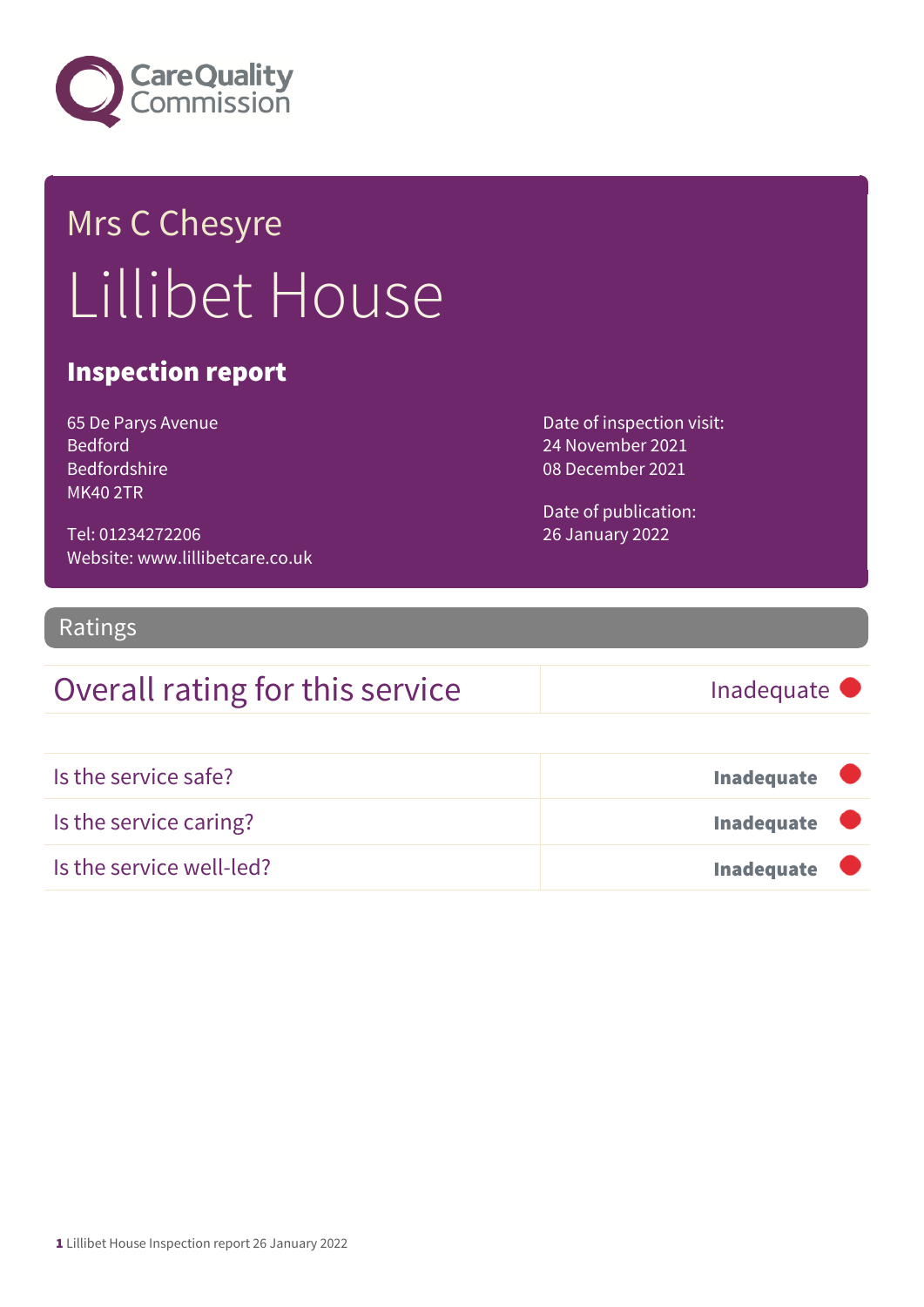### Summary of findings

#### Overall summary

#### About the service

Lillibet House is a residential care home providing accommodation and personal care to 28 people in one adapted building. Most of whom were living with different types of dementia. The home can support up to 30 people.

#### People's experience of using this service and what we found

The home supported people living with dementia who had complex needs who could become distressed and inadvertently can cause harm to others. We found the management of the home did not always have the right processes and systems to manage this risk effectively. There were also shortfalls with how the registered manager, management team and provider assessed the quality of their service.

We saw examples of potentially abusive care with how people were treated and supported in the home. We raised two safeguarding referrals with the local authority about what we saw. Staff needed more support to care for people in a safe and thoughtful way. Following situations when people living with dementia became distressed and who inadvertently harmed others, the registered manager and provider had not considered if there was enough staff or if these staff were in the right places at the right times, in order to support people, and to defuse situations when some people became distressed.

There was a lack of a social, fun and happy atmosphere in the home. People were waiting around in the lounge and hallway all day with nothing to do. Staff were often not present in the lounges and, when they were, they did not chat or try and do something interesting or fun with people.

We found issues with how the registered manager and provider were managing the risk of COVID-19. There were unvaccinated staff in the home. Relaxed processes for supporting visitors and professionals into the home. Staff did not always maintain social distance amongst themselves.

There were shortfalls with how the registered manager, provider and management team assessed and checked how other risks which people faced were being managed. Processes, risk assessments, care plans, and reviews of safety checks were not effective in supporting the management of these risks. This put people at potential risk of harm.

When we could communicate with people, they spoke fondly of the registered manager. Relatives and professionals also spoke well of the registered manager. They felt there was good communication and the home was doing everything they could to support their relatives and the people in the home, in very challenging situations.

For more details, please see the full report which is on the CQC website at www.cqc.org.uk

Rating at last inspection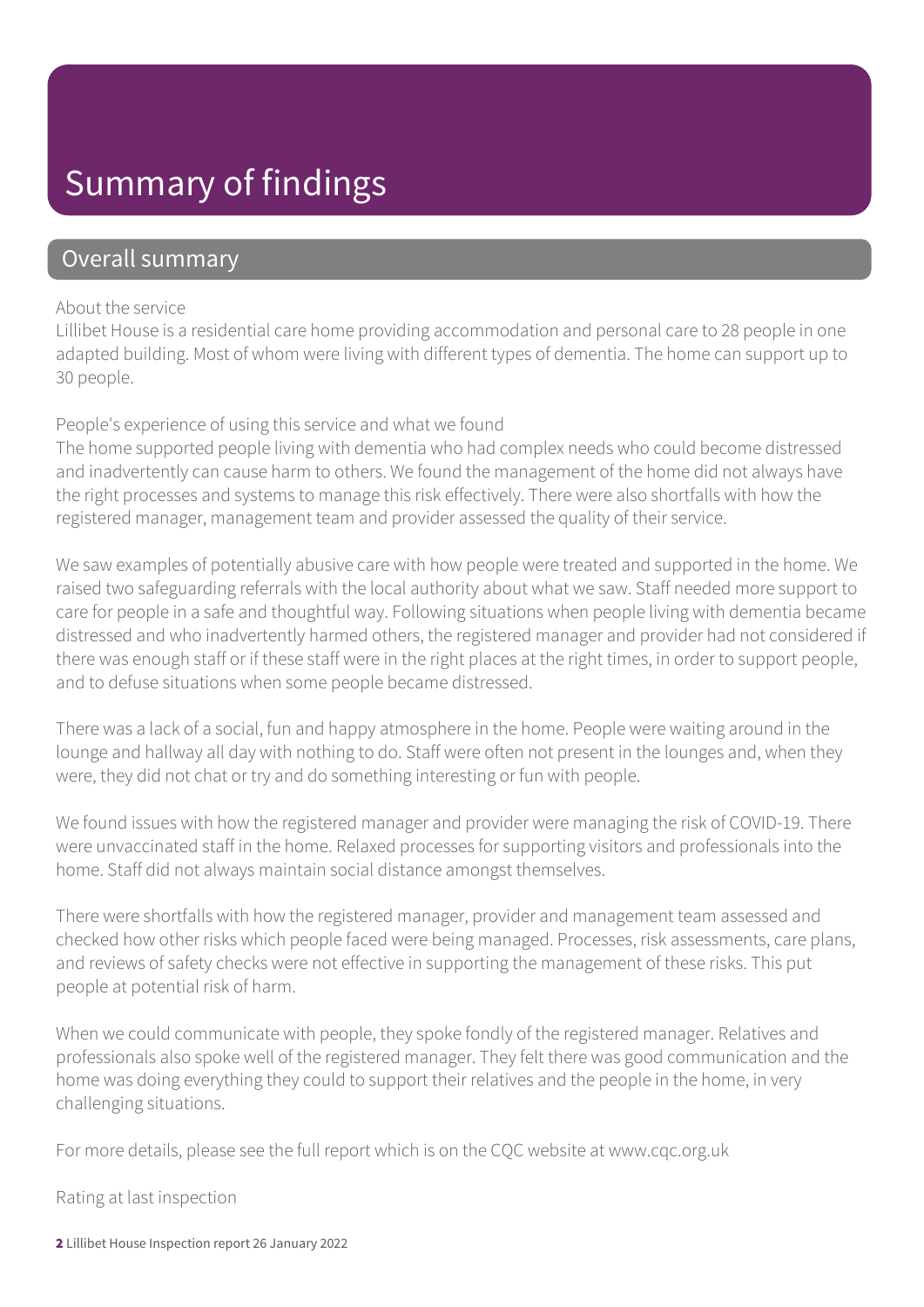The last rating for this service was Good (published 13 December 2017).

#### Why we inspected

We received concerns in relation to the management of COVID-19. As a result, we undertook a focused inspection to review the key questions of safe, caring and well led.

We reviewed the information we held about the service. No areas of concern were identified in the other key questions. We therefore did not inspect them. Ratings from previous comprehensive inspections for those key questions were used in calculating the overall rating at this inspection.

We looked at infection prevention and control measures under the Safe key question. We look at this in all care home inspections even if no concerns or risks have been identified. This is to provide assurance that the service can respond to COVID-19 and other infection outbreaks effectively.

The overall rating for the service has changed from good to inadequate. This is based on the findings at this inspection. You can see what action we have asked the provider to take at the end of this full report.

You can read the report from our last comprehensive inspection, by selecting the 'all reports' link for Lillibet House on our website at www.cqc.org.uk.

#### Enforcement

We are mindful of the impact of the COVID-19 pandemic on our regulatory function. This meant we took account of the exceptional circumstances arising as a result of the COVID-19 pandemic when considering what enforcement action was necessary and proportionate to keep people safe as a result of this inspection. We will continue to discharge our regulatory enforcement functions required to keep people safe and to hold providers to account where it is necessary for us to do so.

We issued a warning notice to the provider in response to a breach of regulation 12 (safe care and treatment) and we have imposed a timescale for the required improvements to be completed. Please see the action we have told the provider to take at the end of this report.

We have identified breaches in relation to keeping people safe, promoting people's dignity, and how effective the leadership of the service was. Please see the action we have told the provider to take at the end of this report.

Full information about CQC's regulatory response to the more serious concerns found during inspections is added to reports after any representations and appeals have been concluded.

#### Follow up

The overall rating for this service is 'Inadequate' and the service is therefore in 'special measures'. This means we will keep the service under review and, if we do not propose to cancel the provider's registration, we will re-inspect within 6 months to check for significant improvements.

If the provider has not made enough improvement within this timeframe. And there is still a rating of inadequate for any key question or overall rating, we will take action in line with our enforcement procedures. This will mean we will begin the process of preventing the provider from operating this service. This will usually lead to cancellation of their registration or to varying the conditions the registration.

For adult social care services, the maximum time for being in special measures will usually be no more than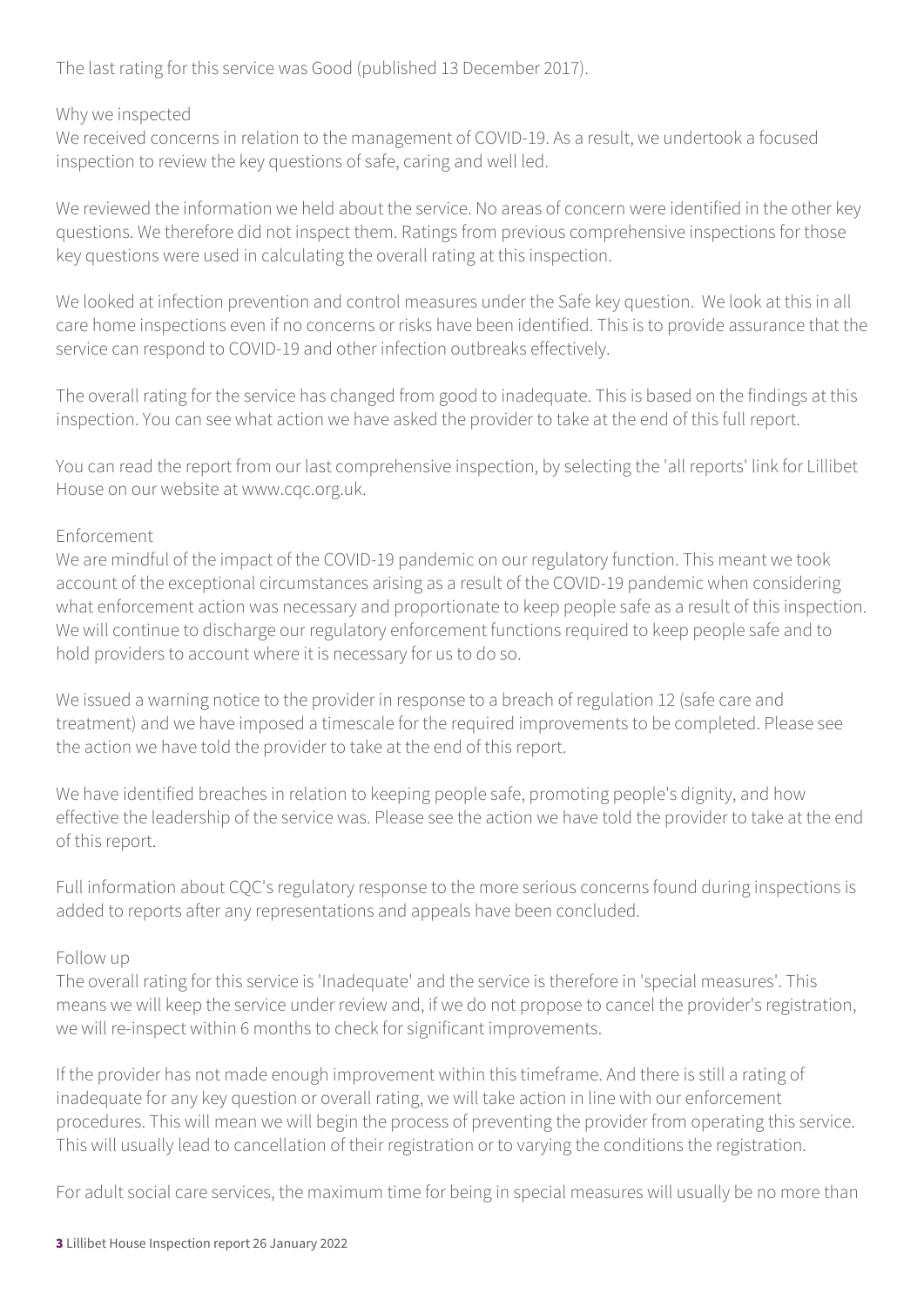12 months. If the service has demonstrated improvements when we inspect it. And it is no longer rated as inadequate for any of the five key questions it will no longer be in special measures.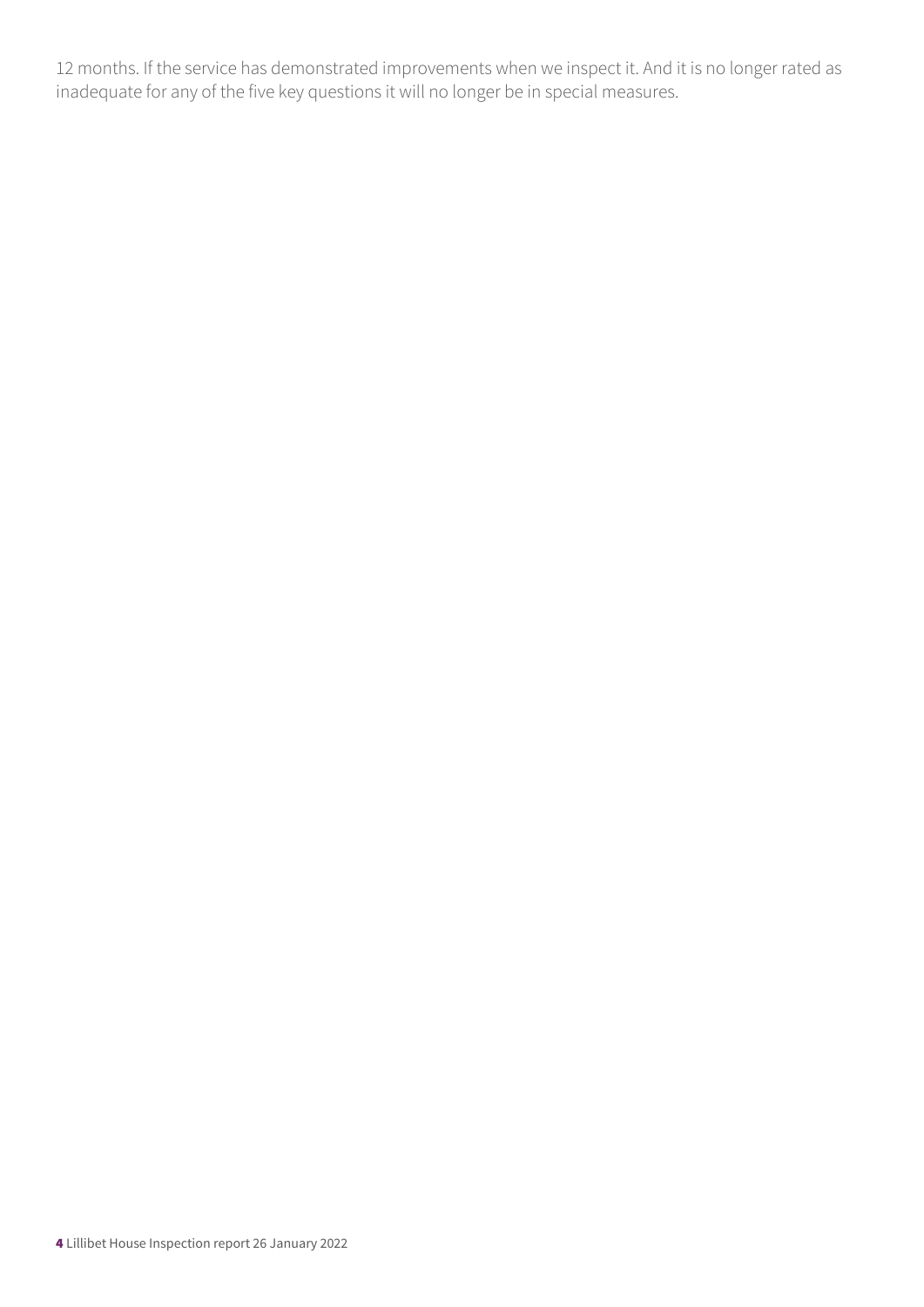### The five questions we ask about services and what we found

We always ask the following five questions of services.

| Is the service safe?                        | <b>Inadequate</b> |
|---------------------------------------------|-------------------|
| The service was not safe.                   |                   |
| Details are in our safe findings below.     |                   |
| Is the service caring?                      | <b>Inadequate</b> |
| The service was not caring.                 |                   |
| Details are in our caring findings below.   |                   |
| Is the service well-led?                    | <b>Inadequate</b> |
| The service was not well led.               |                   |
| Details are in our well-led findings below. |                   |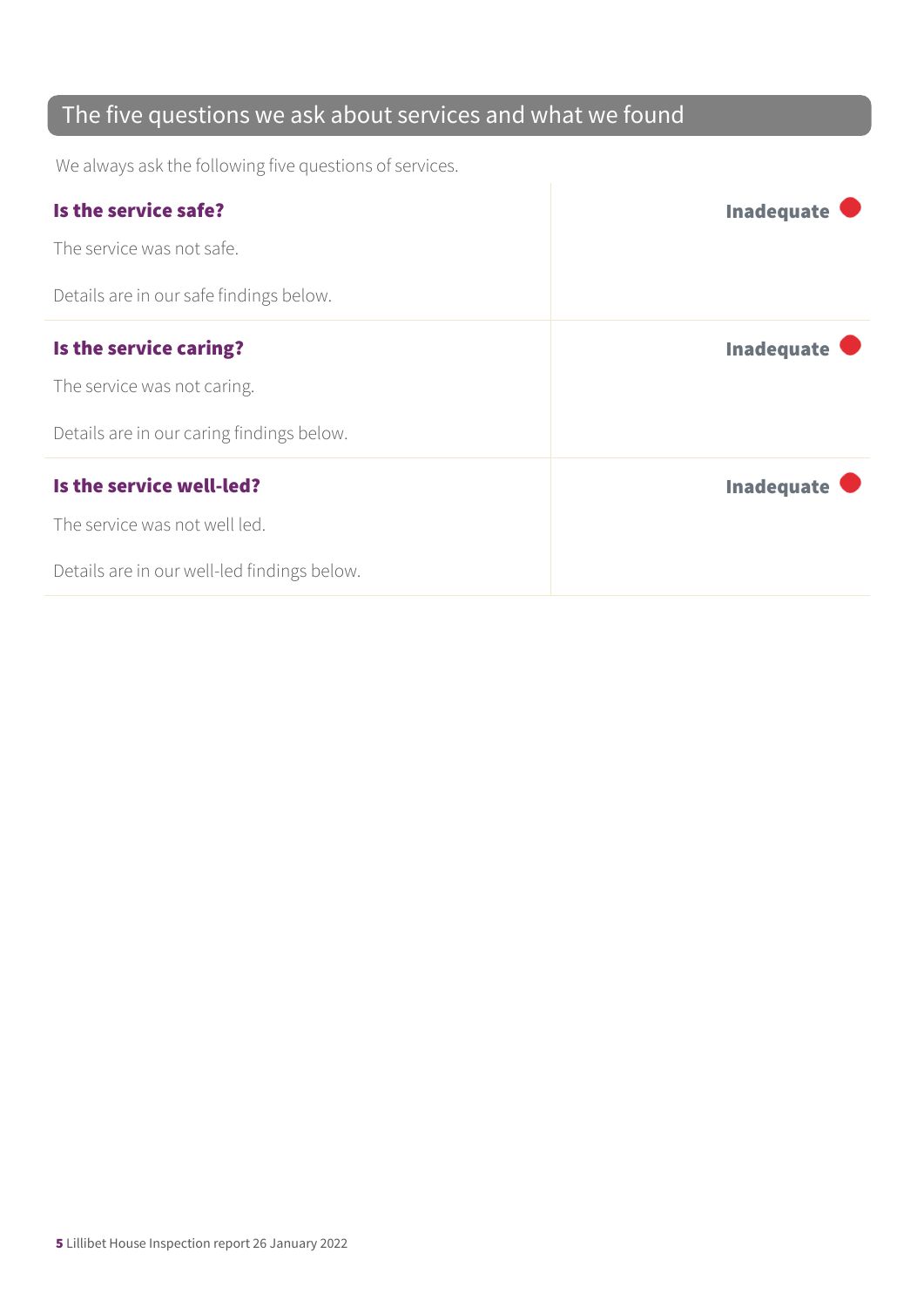

# Lillibet House

#### Detailed findings

### Background to this inspection

#### The inspection

We carried out this inspection under Section 60 of the Health and Social Care Act 2008 (the Act) as part of our regulatory functions. We checked whether the provider was meeting the legal requirements and regulations associated with the Act. We looked at the overall quality of the service and provided a rating for the service under the Care Act 2014.

As part of this inspection we looked at the infection control and prevention measures in place. This was conducted so we can understand the preparedness of the service in preventing or managing an infection outbreak, and to identify good practice we can share with other services.

#### Inspection team

This inspection was completed by two inspectors. One inspector carried out the site visit, whilst the second inspector assisted with reviewing documents off site.

#### Service and service type

Lillibet House is a 'care home'. People in care homes receive accommodation and nursing or personal care as a single package under one contractual agreement. CQC regulates both the premises and the care provided, and both were looked at during this inspection.

The service had a manager registered with the Care Quality Commission. This means that they and the provider are legally responsible for how the service is run and for the quality and safety of the care provided.

Notice of inspection This inspection was unannounced.

#### What we did before the inspection

We reviewed the information we held about the service. We spoke with the local authority and sought their views of the service. The provider was not asked to complete a provider information return prior for this inspection. This is information we require providers to send us to give some key information about the service, what the service does well and improvements they plan to make. We took this into account when we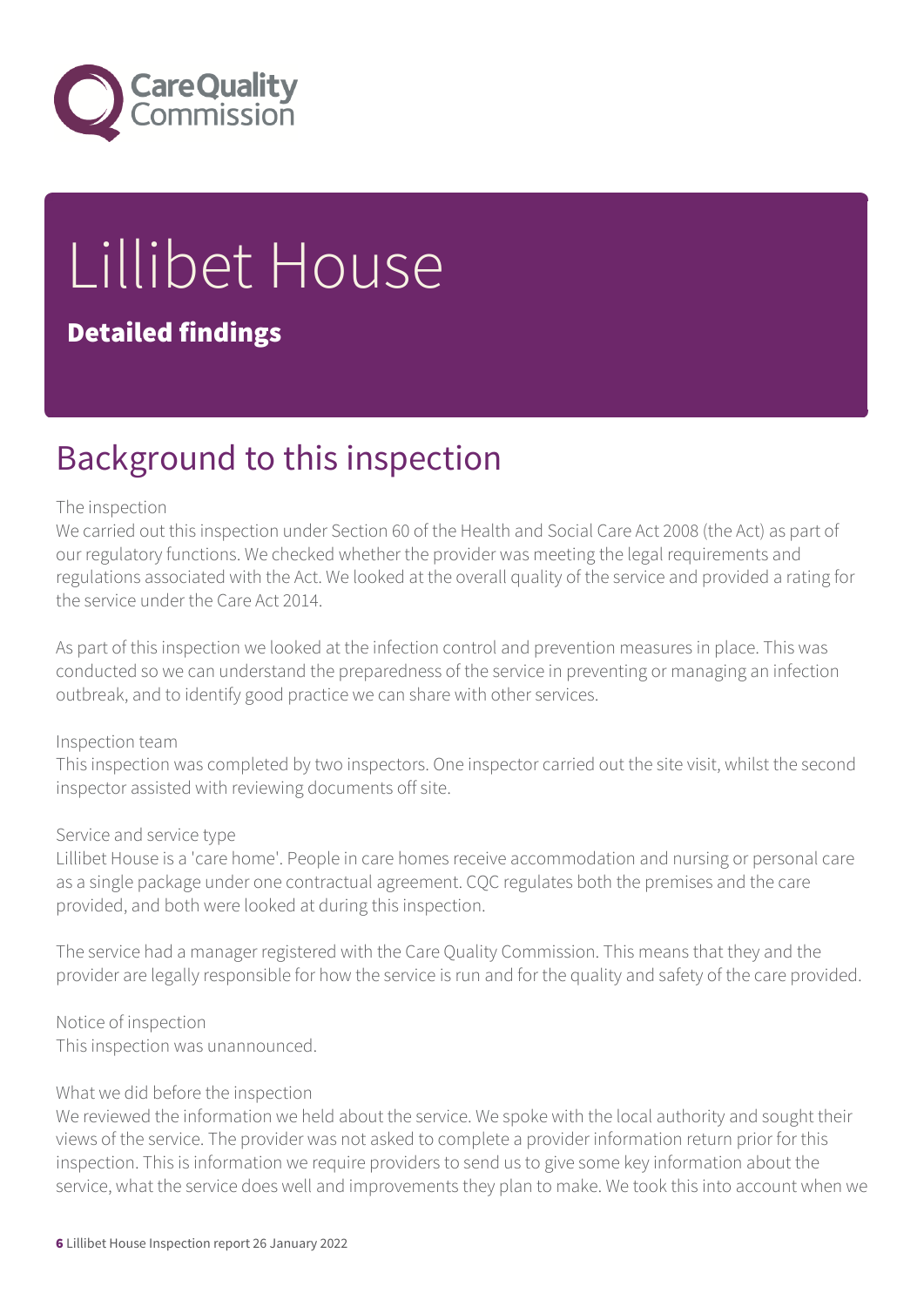inspected the service and made the judgements in this report. We used all of this information to plan our inspection.

#### During the inspection

We spent the day at the home and completed many observations. We were unable to communicate with most people, but we did speak with four people at the home. A medicine check was also completed. We reviewed six people's risk assessments, care plans, daily notes, and records of medicines. We reviewed various records in relation to the safety of the building such as fire safety and COVID-19 management. We spoke with a six members of care staff the registered manager, quality manager and provider. We also spoke with three people's relatives.

#### After the inspection

We contacted a sample of professionals for their feedback about the service. We also sought further clarification about unvaccinated staff working at the home.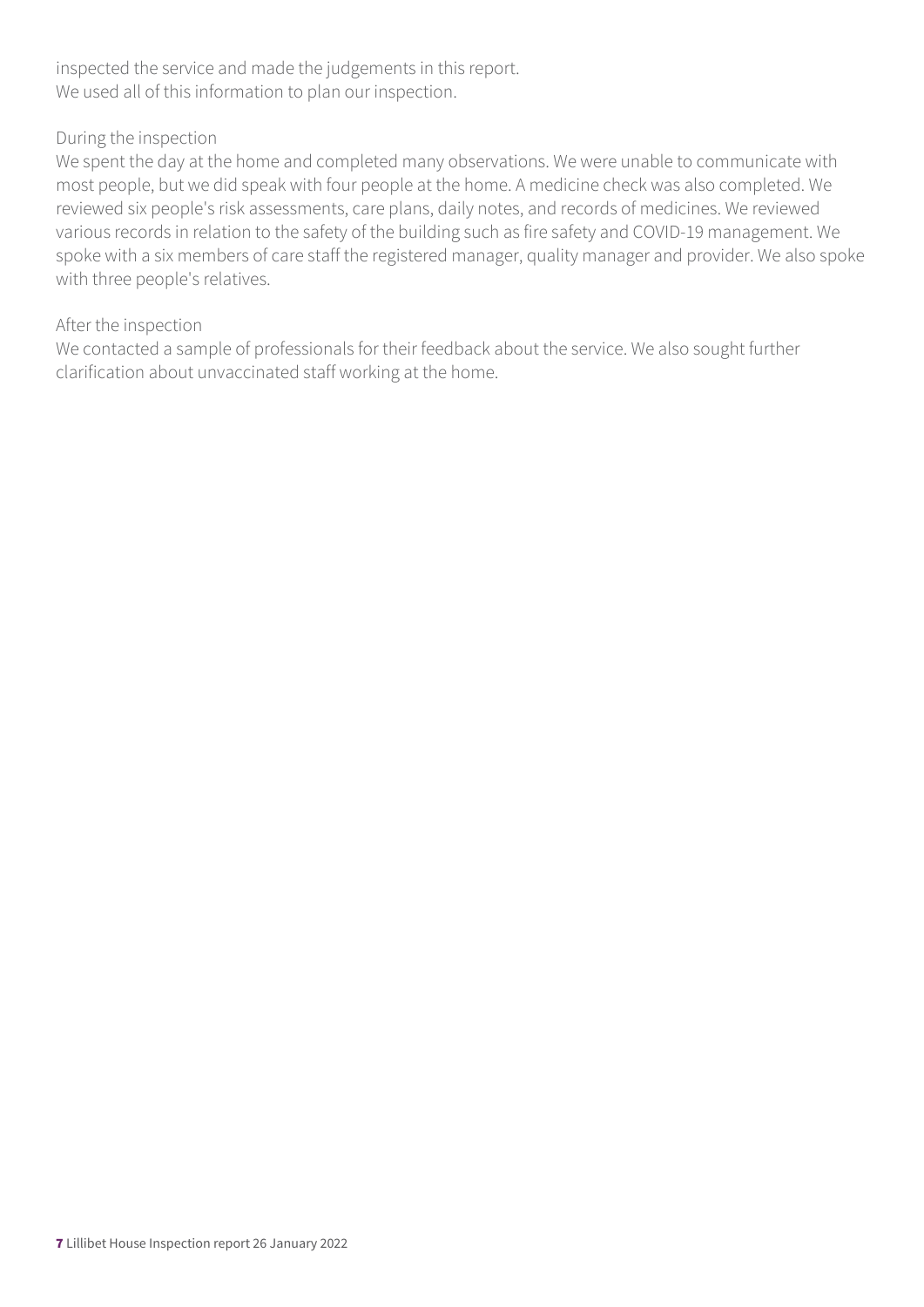### Is the service safe?

### Our findings

Safe – this means we looked for evidence that people were protected from abuse and avoidable harm.

At the last inspection this key question was rated as good. At this inspection this key question has now deteriorated to inadequate. This meant people were not safe and were at risk of avoidable harm.

Systems and processes to safeguard people from the risk of abuse

● During the inspection visit we made two safeguarding referrals to the local authority about two people being treated in an unsafe way.

● We saw one person had been incontinent and was being pulled to the bathroom by two members of staff holding their hands. The person was screaming saying they did not want to go to the bathroom. They looked extremely distressed. Staff did not stop and review the situation. From this person's daily notes, which we reviewed later, it did not state staff had explained why they were supporting this person to stand to use the bathroom. Given their reluctance to go to the bathroom, we were not confident staff had explained what they were doing when they used equipment to support this person to stand.

● We saw another person who was on the floor experiencing an incontinence episode. A member of staff was heard shouting and swearing about this person. A member of staff had left this person, to attend to their own needs, leaving this person alone as they were trying to stand up. We needed to ask for a member of staff to stay with the person, so they did not hurt themselves as they tried to stand. When additional staff came to support this person to stand up, they did not assess the situation or ask questions, to see if this person was injured or not, before they used the hoist.

● We identified a person had recently harmed another person. This was not referred to the local authority's safeguarding team. This meant there had been no investigation to see if this situation could have been prevented, to check if the other person was safe, and to see if staff needed to do something different to keep other people safe. Without an investigation into this, it was possible this could happen again to this person and to others.

We found these were events were not managed in a safe way. This was a breach of regulation 13 (Safeguarding service users from abuse and improper treatment) of the Health and Social Care Act 2008 (Regulated Activities) Regulations 2014.

Following the inspection the registered manager also raised two safeguarding referrals with the local authority about these two events. They also started an internal investigation into what happened which included a disciplinary process for staff. They have created a new plan to monitor one of these people's needs and held staff meetings about the importance of this. They have also sought further professional support to manage one person's needs. .

Assessing risk, safety monitoring and management; Learning lessons when things go wrong ● There were incidents when people living with dementia had caused harm to other people during times of distress. These events were not meaningfully reviewed by the management team. They did not check actions had effectively been taken to reduce the repeat of these events and support these people.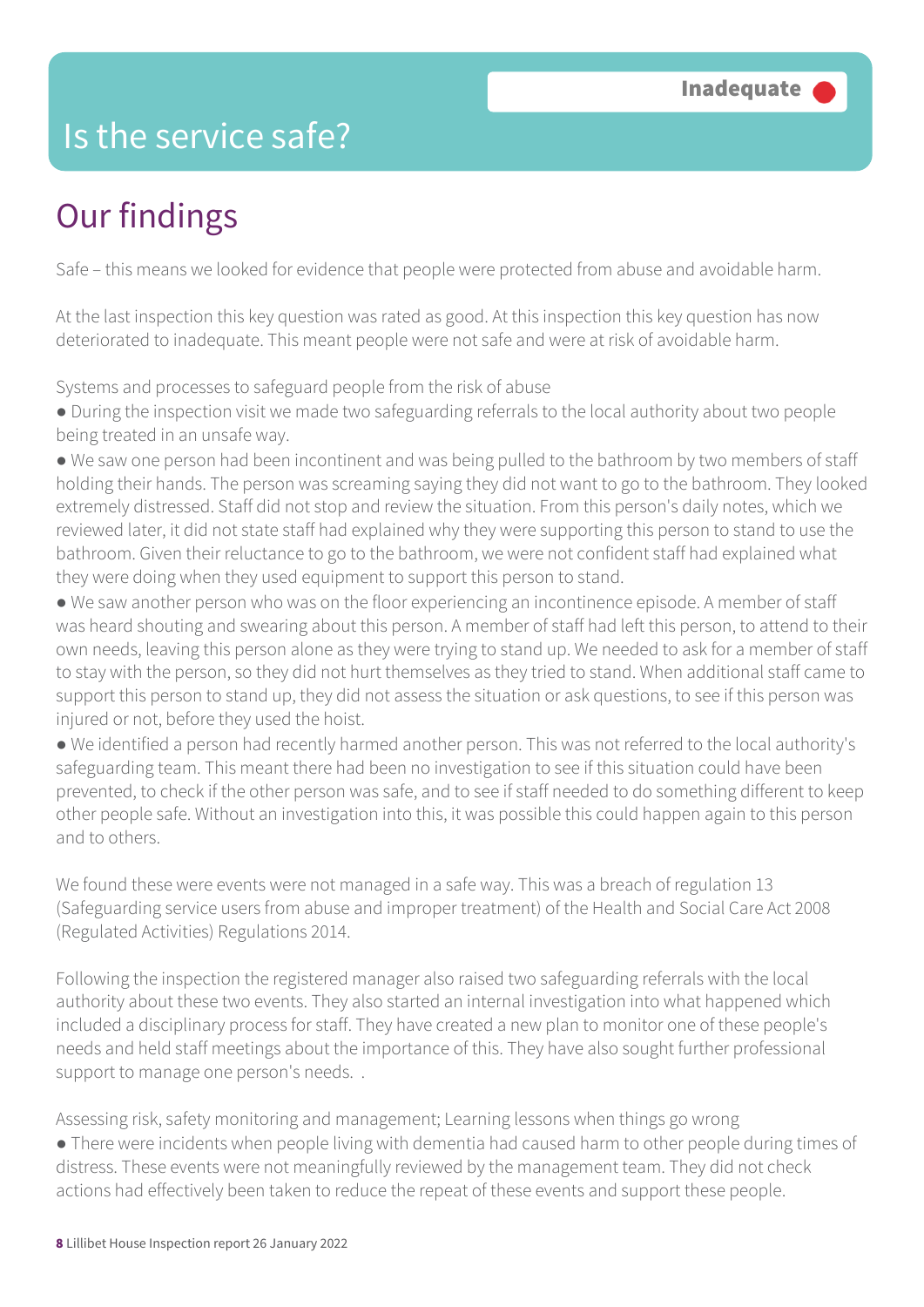• One person had tried to hurt staff with a piece of equipment. They later hurt a person with the same equipment. This may have been prevented if a review of the first incident had taken place, and lessons had been learnt from this.

● Risk assessments were not always updated or complete. The registered manager told us one person could refuse support when they were incontinent, but they did not have a risk assessment about this risk or a care plan to show staff what to do to support them. This was only updated on the day of inspection, after we had found issues with this person's care and treatment by staff and told the registered manager about this.

● We were told one person could "barricade" themselves in the lounge. However, this risk was not explored to promote their own and other people's safety when this happened. This person could also become aggressive and refuse support when they were incontinent. This risk was also not identified or explored so staff knew what to do in this situation, to ensure this person was safe.

● Where it had been identified that some people could become aggressive when distressed or confused, they did not have care plans which explained step by step to staff how they should manage these situations, and ensure everyone involved was safe.

● There were people living at the home who were at risk of choking. But there were no systems to ensure those who were at risk of choking were safe. The kitchen staff did not have records or a system highlighting those people who were at risk of choking and required a modified diet. It was reliant on the cook's memory. It was possible if an agency cook was needed this information would not be available to them. These people also did not have effective risk assessments or care plans which fully explored this risk and told staff what they must do. These factors could put these people at risk of coming to harm.

Preventing and controlling infection

- We were not assured that the provider was making sure infection outbreaks can be effectively prevented or managed. There were times when staff were not promoting social distance with each other. Staff were seen in the staff room which was small with no ventilation. A relative told us there was no ventilation when they saw their relative in a room for visitors. Two visitors also told us they were not asked to wear face masks on one occasion, when they visited the home.
- Wearing face masks and checking visitors and staff's temperatures can also reduce the risk of spreading COVID-19, especially when there is close contact between people in enclosed or crowded spaces. People's temperatures were also not being taken as per government guidance.
- When a person was incontinent this was not managed in a safe way. The soiled chair and cushion were not removed or cleaned and a person living with dementia sat in it. We needed to ask staff to address this issue. People's incontinence equipment was also stored outside in a large container which had been left open by staff, there was a potential risk, pests could contaminate these items.
- Parts of the kitchen were not clean. In the kitchen there were cobwebs and areas which looked unclean. Frequently touched areas of the home were not being cleaned. This was observed during our visit and no cleaning records showed this work was being completed.

We found these issues placed people at risk of harm. This was a breach of regulation 12 (Safe care and treatment) of the Health and Social Care Act 2008 (Regulated Activities) Regulations 2014.

● There were three unvaccinated care staff who were providing care and support. We were informed by the registered manager and provider they did not have a medical exemption, so they had been transferred to the role of an essential care giver and were supporting people under the guidance for this. However, the provider and registered manager had not followed new legislation about staff (apart from those exempt) being COVID-19 vaccinated. They had not referred to the regulatory requirements for this matter.

●These unvaccinated staff continued to work as they had before in close contact with vulnerable people. They were on the staff rota; they gave medicines to people in the home; they used computerised records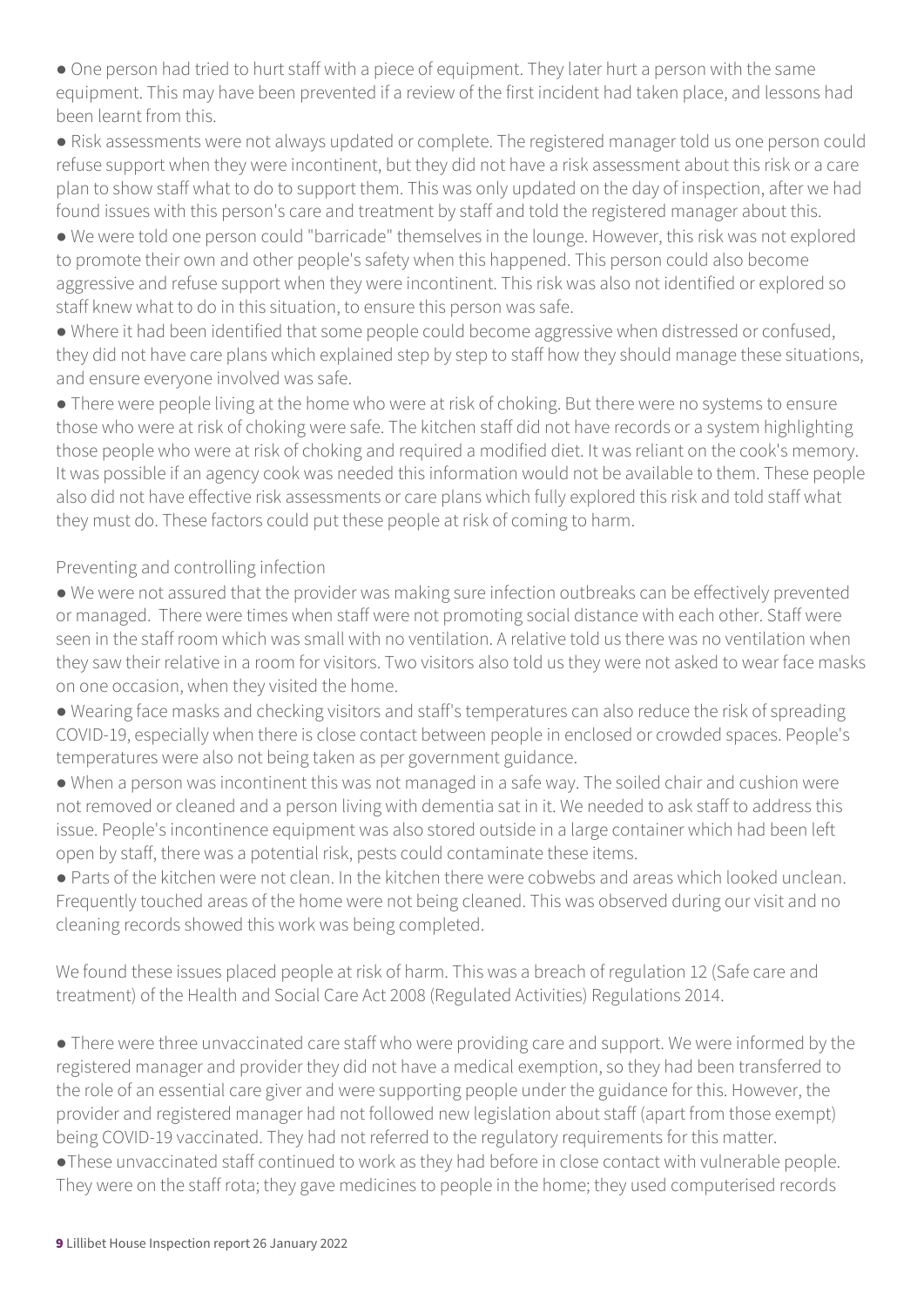with access to all people's records. They were allocated to 12 people in the home and one attended on night shifts. Relatives who were also designated essential care givers did not have this same level of involvement with their relatives' care needs.

● In addition, we needed to prompt staff to check our COVID-19 vaccination status and tests when we entered the home. A visiting health professional also needed to prompt the recording of their COVID-19 entry checks.

This has placed people at the risk of harm. We found the use of unvaccinated staff was a breach of regulation 12(3) (Safe care and treatment) of the Health and Social Care Act 2008 (Regulated Activities) Regulations 2014.

#### Staffing and recruitment

● Although there was evidence of safe staff recruitment checks, we found staff were poorly deployed around the home.

● We saw some people were becoming angry or frustrated with each other in the main lounge, staff were not present to calm the situation. Some people living with dementia could also not call for help if this was needed.

● There were some occasions when people hurt one another in the main lounge and hallway, but staff were not present in these rooms when this happened. Despite the fact people spent a lot of time in these rooms during the day and some of these people had become distressed and harmed others before.

We found these staffing issues placed people at risk of harm. This was a breach of regulation 18 (Staffing) of the Health and Social Care Act 2008 (Regulated Activities) Regulations 2014.

#### Using medicines safely

● A person's care plan about their mood controlling medicines was in contradiction to their 'as required' medicine plan. It poorly directed staff when they should administer this medicine. This increased the risk of staff providing this medicine routinely and not as and when required.

● We completed a check of people's medicines and found the correct amounts had been given to these individuals.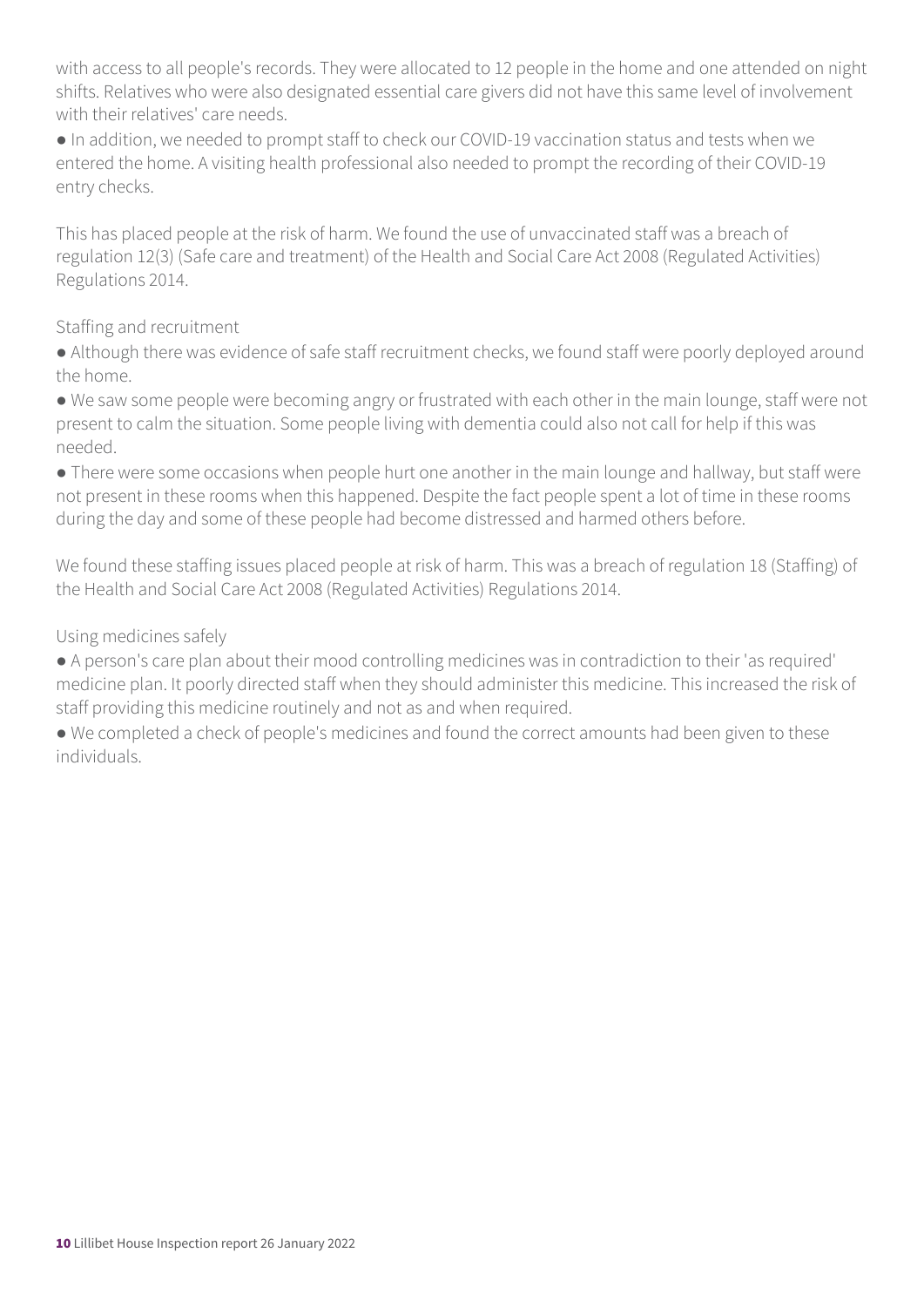### Is the service caring?

### Our findings

Caring – this means we looked for evidence that the service involved people and treated them with compassion, kindness, dignity and respect.

At the last inspection this key question was rated as good. At this inspection this key question has now deteriorated to inadequate. This meant people were not treated with compassion and there were breaches of dignity; staff caring attitudes had significant shortfalls.

Ensuring people are well treated and supported; respecting equality and diversity

- There were times when people were not treated in a caring way.
- We saw two events where people were not treated in a respectful and caring way. Even though these people were clearly distressed or in a compromised situation, staff did not offer support or re-assurance towards them.
- Another person needed support with their food, but staff did not provide or offer this support. Which meant they took an hour and a half to eat their food, so it was likely to be cold. Staff did not ask if they wanted it heated up, as they were taking a long time to eat it. When we spoke with the registered manager about this, they said it was this person's preference to eat cold food. But their care plan did not say this. Nor were staff providing support as outlined in this person's detailed food care plan.
- The lounge, hallway and dining room were cold. The front door (which was behind an inner door) was kept open despite it being late November. Some people said they were cold, others looked like they were cold, wearing coats in the lounge, pulling their cardigans around themselves. One person had put a disposable apron they had on at lunch time, around them which looked like a scarf. Staff and the management were not considering if people were comfortable at these times and taking the appropriate action.
- We needed to draw the temperature of these rooms to the management's attention. They instructed staff to close the front door and enquired about the lack of heat in the dining room. But no additional heat sources were brought into these rooms.

Respecting and promoting people's privacy, dignity and independence

- Staff and the management team did not always take action to promote people's privacy.
- One person had a safety gate fitted to stop people living with dementia walking into their bedroom as they found this frustrating, because they told us these people would take their things. But this gate was broken so people came into their room a lot. From speaking with the registered manager, no action had been taken to replace or fix this gate.
- Another person's care plan was written at times in a disrespectful way about their needs.

Supporting people to express their views and be involved in making decisions about their care

- We were not confident people, when they could be, were involved in making key decisions about their lives.
- A person's actions who had capacity, were being restricted to manage a risk which they faced. However, the records relating to this did not show they had been involved in this process. Nor did it show they had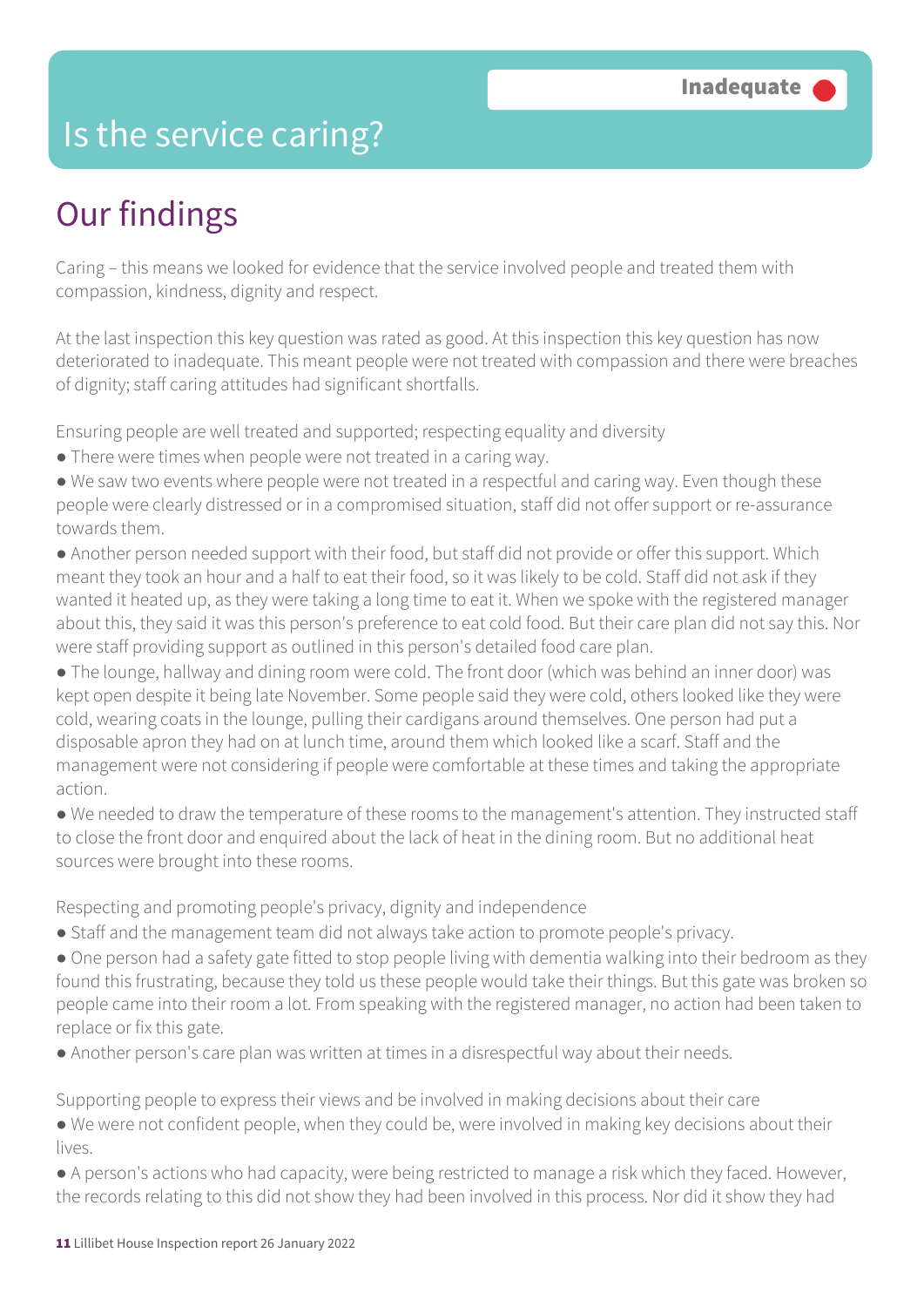agreed with this decision. The management team had not considered if other actions were needed here, as this could have an adverse effect on their well-being.

● One person who had capacity said they would not want unvaccinated people caring for them. However, they were receiving this support at the home. A meeting recorded their agreement for this support, but it lacked evidence to show the risks had been discussed with them. We were not confident they had understood what they had agreed to. This decision was also not reviewed to check if these people had changed their minds.

We found people were not always treated with respect. This could have a negative impact on their wellbeing and undermine their rights. This was a breach of regulation 10 (Dignity and respect) of the Health and Social Care Act 2008 (Regulated Activities) Regulations 2014.

When we brought these issues to the registered manager, they told us they have started an investigation and had a meeting with staff.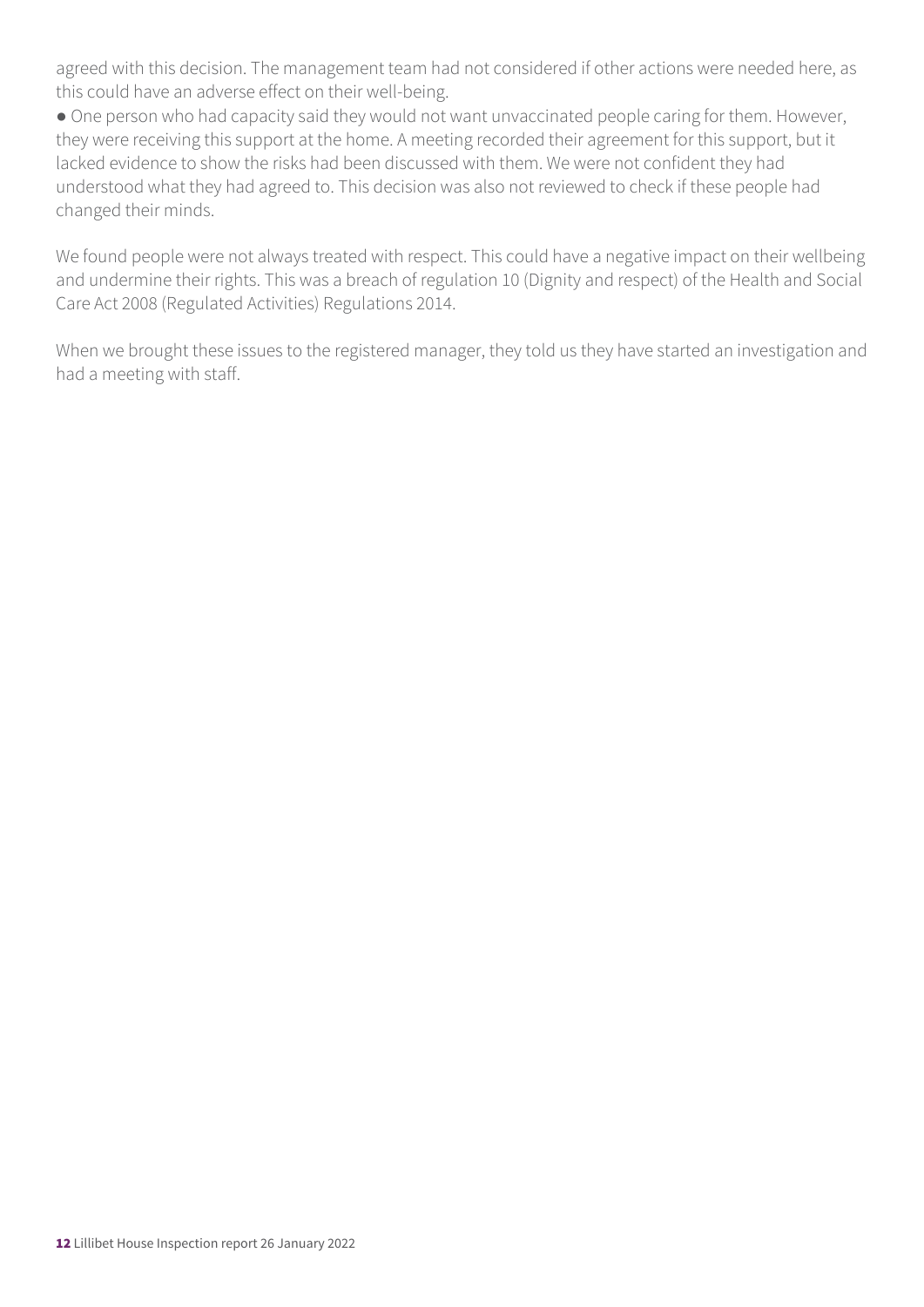### Is the service well-led?

### Our findings

Well-led – this means we looked for evidence that service leadership, management and governance assured high-quality, person-centred care; supported learning and innovation; and promoted an open, fair culture.

At the last inspection this key question was rated as good. At this inspection this key question has now deteriorated to inadequate. This meant there were widespread and significant shortfalls in service leadership. Leaders and the culture they created did not assure the delivery of high-quality care.

Managers and staff being clear about their roles, and understanding quality performance, risks and regulatory requirements

- There were clear shortfalls in how the leadership of the home kept people safe. Especially those people living with dementia, who could become distressed and inadvertently harm others. This was because there was a lack of safe care and treatment to support and manage these people's needs.
- Management and staff did not understand the principles of good quality assurance and the service lacked drivers for improvement. When people harmed other people, these events were not reviewed to see if the management team could try and prevent these from happening again. They could not evidence they had considered if there was enough staff, in the right places, who knew how to spot the signs of people getting frustrated. They did not consider if people were acting in this way because they were bored. This put people at an increased risk of harm.
- Some key risks which people faced were not being adequately assessed and checked by the management team to ensure care plans and risk management documents were up to date and effective in directing staff with what they needed to do to keep them safe.
- We were not assured the management team were effectively managing the risk of COVID-19. They were not always following the guidance and legislation to try and prevent it from entering the home. This placed people at risk of becoming ill with COVID-19.

● Audits were either not taking place or were ineffective when assessing people's experience of living at the home. There were no provider level audits into key aspects of the care such as safeguarding events, and when people have harmed others. To test the quality of the care and consider what improvements could be made, to support the management team to carry out their role.

Promoting a positive culture that is person-centred, open, inclusive and empowering, which achieves good outcomes for people

- There was not a culture of the staff and the leadership being attentive to people's needs and providing compassionate care.
- When some people living with dementia became distressed, when their dignity was compromised, and when they became frustrated, staff were either not present or they did not offer thoughtful respectful and caring support.
- There was a lack of focus on people's experiences in the home, to make people's experiences social, fun, and interesting. We were told specialist dementia input was not considered to improve people's time at the home. This could affect people's mental wellbeing and result in some people becoming frustrated.
- We saw examples of outdated potentially abusive care in relation to how people were treated and referred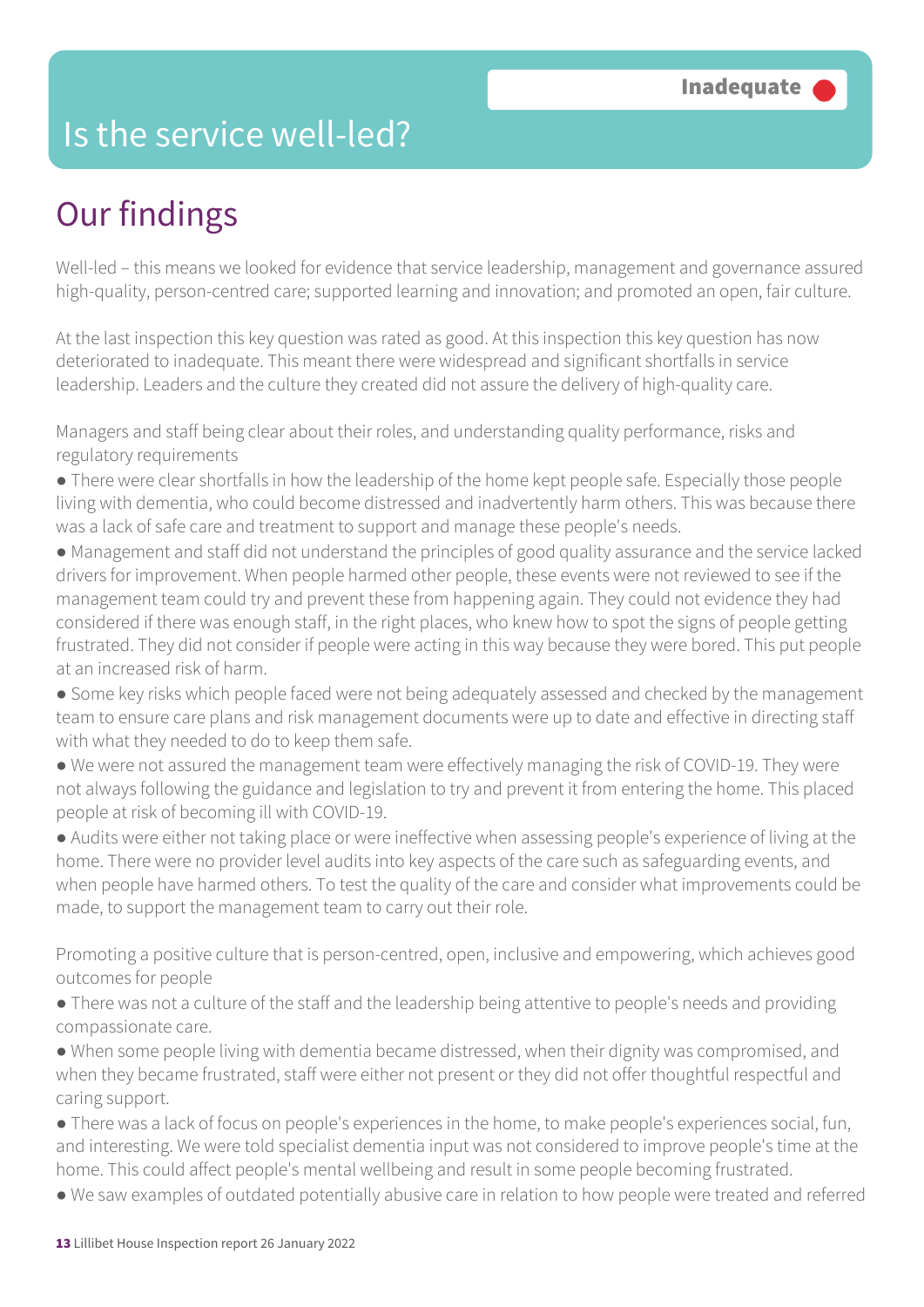to in documents. One person who had a learning need was referred to in a derogatory way and staff were directed in their care plan to treat them in this way. We noted aspects of the environment which looked institutionalised such as the window into the lounge from the office, which had wired fire safety glass in it.

We found there were issues with how the leadership of the home promoted people's safety and experiences. There were key shortfalls in how the leadership also assessed the quality of the service. This put people at risk of harm. This was a breach of regulation 17 (Good Governance) of the Health and Social Care Act 2008 (Regulated Activities) Regulations 2014

How the provider understands and acts on the duty of candour, which is their legal responsibility to be open and honest with people when something goes wrong; Working in partnership with others; Continuous learning and improving care; Engaging and involving people using the service, the public and staff, fully considering their equality characteristics

● A complaint had been raised by a relative about a person experiencing harm when they stayed at the home. The documents relating to this complaint did not show it had been managed in an open way, with the complainant being told about the outcome, an apology for what went wrong and what they can do if they were unhappy with this.

● The registered manager and provider had not contacted the local authority, department of health, or the CQC to discuss and seek agreement about the essential care giver role for unvaccinated staff. Other professionals were also not contacted to seek their involvement in this decision.

● A safeguarding event was also not raised with the local authority.

We found there were issues with the transparency of the leadership of the home. This put people at risk of harm. This was a breach of regulation 20 (Duty of candour) of the Health and Social Care Act 2008 (Regulated Activities) Regulations 2014

● It was challenging to involve people in the development of the home. But attempts were not made to understand their experiences of the care for example, through observations of people's experiences.

● Relatives told us they were asked for feedback if something went wrong with how their relative was being supported. Three professionals we spoke with also said the registered manager communicated well with them and kept them up to date. They also told us they had found no issues with how certain individuals were being supported at the home.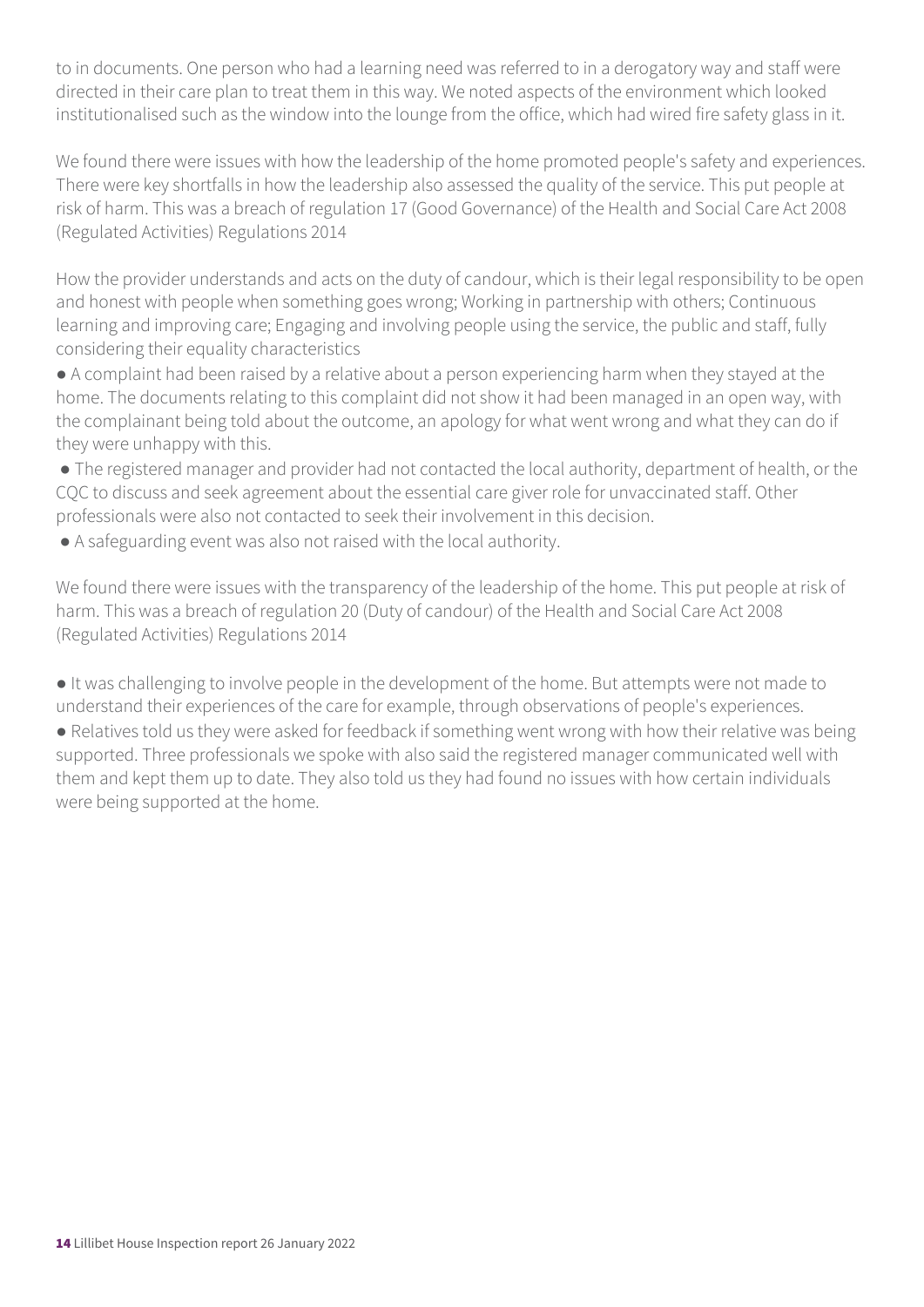### Action we have told the provider to take

The table below shows where regulations were not being met and we have asked the provider to send us a report that says what action they are going to take.We will check that this action is taken by the provider.

| Regulated activity                                                | Regulation                                                                                                                                                                  |
|-------------------------------------------------------------------|-----------------------------------------------------------------------------------------------------------------------------------------------------------------------------|
| Accommodation for persons who require nursing or<br>personal care | Regulation 10 HSCA RA Regulations 2014 Dignity<br>and respect                                                                                                               |
|                                                                   | Service users were not always treated with<br>dignity and respect. The registered manager<br>and provider had failed to ensure this was part<br>of the culture of the home. |
| Regulated activity                                                | Regulation                                                                                                                                                                  |
| Accommodation for persons who require nursing or<br>personal care | Regulation 13 HSCA RA Regulations 2014<br>Safeguarding service users from abuse and<br>improper treatment                                                                   |
|                                                                   | The registered manager and provider did not<br>safeguard service users from institutionalised<br>abuse and harm.                                                            |
| Regulated activity                                                | Regulation                                                                                                                                                                  |
| Accommodation for persons who require nursing or<br>personal care | Regulation 20 HSCA RA Regulations 2014 Duty of<br>candour                                                                                                                   |
|                                                                   | The registered manager and provider had not<br>always been transparent and open when<br>responding to a complaint and with outside<br>organisations.                        |
| Regulated activity                                                | Regulation                                                                                                                                                                  |
| Accommodation for persons who require nursing or<br>personal care | Regulation 18 HSCA RA Regulations 2014 Staffing                                                                                                                             |
|                                                                   | There were shortfalls with how staff were being<br>deployed about the service.                                                                                              |